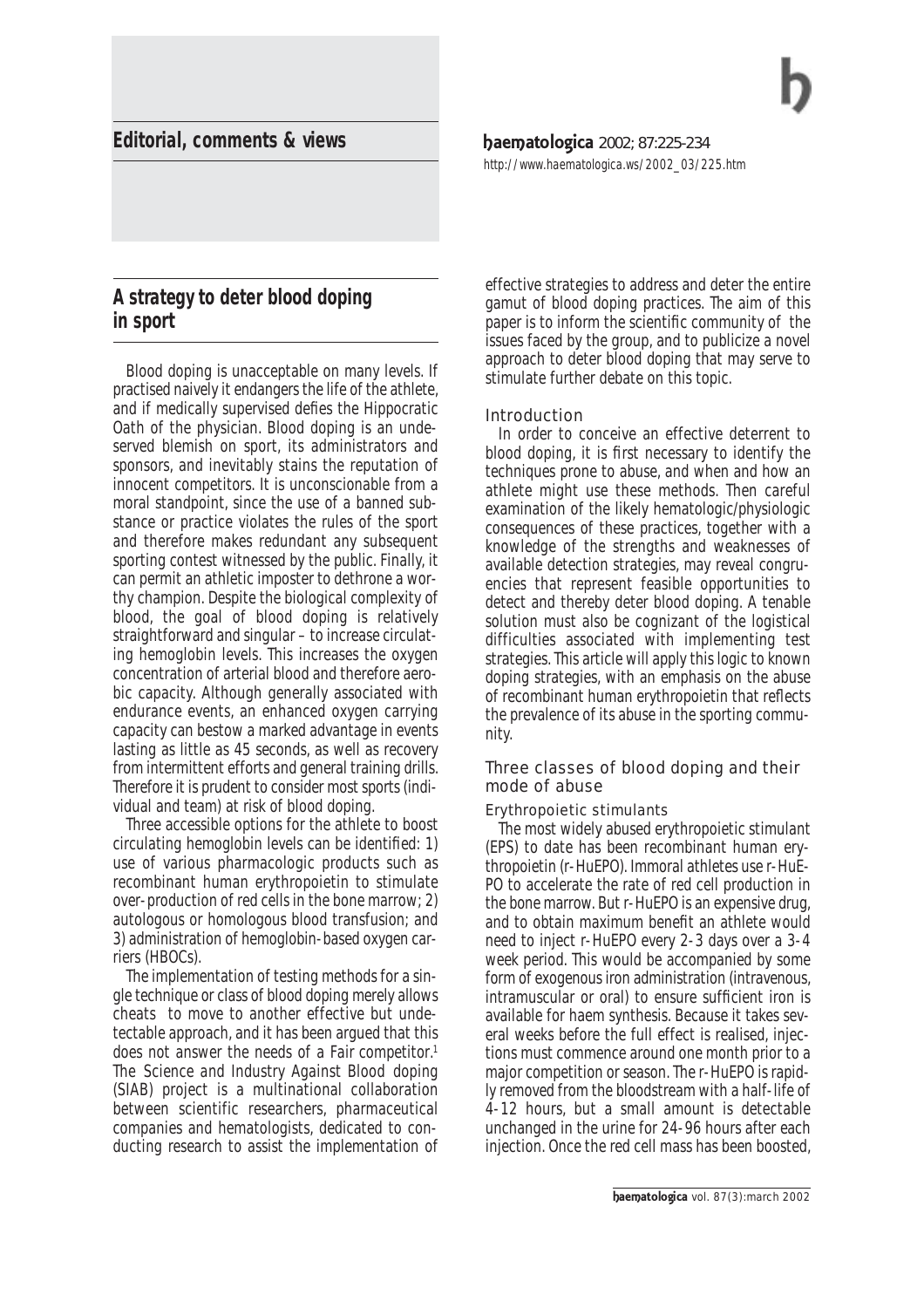the athlete can substantially reduce the dosage of r-HuEPO, since the erythropoietic rate need only match the basal rate of red cell destruction to maintain the circulating hemoglobin levels. During this *maintenance* phase it is difficult to discern the hematologic profile of a *maintenance* user from that of a non-user. One notable characteristic may be an elevated serum ferritin level associated with exogenous iron administration.

Instead of maintaining the elevated red cell mass, the athlete may cease using r-HuEPO if the goal was only to *peak* for a single competition. The body's homeostatic mechanisms will immediately seek to revert to the *normal* red cell mass. Because there is no active means of removing mature red cells, its goal is achieved by a shutdown of reticulocyte production. This is reflected in a dramatic reduction in both endogenous erythropoietin (EPO) production (and therefore serum EPO levels) and reticulocyte release (and therefore reticulocyte count). The *shutdown* will be maintained until the red cell mass is returned to normal, which will take several weeks (depending upon the nature and extent of the initial stimulation). During this time the athlete will experience a performance benefit commensurate with the excess red cell mass still present.

Whilst EPO is the major humoral regulator of red cell production, there is a plethora of hormones that also influence the rate of erythropoeisis, and any one of these might be abused if a specific test method accelerates the likelihood of the use of other pharmacologic interventions. High demand and a lucrative market have led pharmaceutical companies to develop several permutations (α, β, ω) of recombinant human erythropoietin. The range of EPSs also include mimetic peptides that emulate the erythropoietic effect of EPO. One such product, *Aranesp*, has recently been approved for human use and is a more stable and potent stimulant than r-HuEPO.2 Its manufacturer is cooperating with SIAB not only to provide technical advice on possible detection methods, but also to facilitate timely access to the product together with blood and urine samples required to validate detection methodologies.

It is also prudent to recognise that alternative approaches, such as gene-activated erythropoietin (currently in phase III clinical trials) or adeno-associated viral vectors able to deliver an EPO gene, could further expand the range of EPSs. Anti-doping strategies relying solely on direct detection of a specific molecule may be subverted if athletes begin using products for which no direct test has been validated.

#### *Blood transfusions*

In contrast to the 3-4 weeks required before an EPS will boost circulating hemoglobin by a physiologically significant amount, infusion of exogenously-derived hemoglobin will provide an immediate improvement in oxygen carrying capacity. Although there are serious health risks associated with transfusing blood obtained from a donor (homologous) or from self (autologous), these concerns have been largely ignored by immoral athletes seeking a performance advantage.

Because infused red cells that survive the first 24 hour period persist in the circulation for the lifespan of a normal red cell (up to 120 days), an athlete choosing to infuse homologous red cells could elect to administer the hemoglobin days or even weeks prior to arrival at the competition site, experiencing a performance benefit commensurate with the percentage of biologically-active infused red cells that remain in circulation at the time of competition. A partial agglutination reaction test performed on a blood sample, although not yet instigated by authorities, could serve as a powerful deterrent against the use of homologous blood transfusions.

However the situation is more complicated if the athlete chooses to harvest their own red cells (autologous) and store the cells until they are to be re-infused. Storage techniques for erythrocytes permit a shelf life of 35-42 days if stored at 4°C or up to 10 years if stored at -65°C in glycerol. If the athlete elects to store cells at 4°C, they must be harvested within 42 days of a major competition. This means that an athlete will experience a period of reduced aerobic capacity during the several weeks the bone marrow requires to replenish the harvested cells. From an exercise physiology perspective, this does not constitute an ideal preparation for a major competition. However the alternative of freezing erythrocytes at -65°C and thawing is time consuming and the cost of equipment, materials and skilled technologist's time considerable.

Although practical issues associated with blood transfusion makes this class of blood doping problematic (and this perhaps explains the anecdotal reports of athletes avoiding transfusions when r-HuEPO became available) there is substantial research into improving the viability and shelf life of stored erythrocytes which may eventually render this process more suitable to doping practices. It is also likely that athletes would overcome the technical difficulties associated with harvesting and storing hemoglobin (as they did prior to the appearance of r-HuEPO) if testing strategies for other approaches leave blood transfusion as the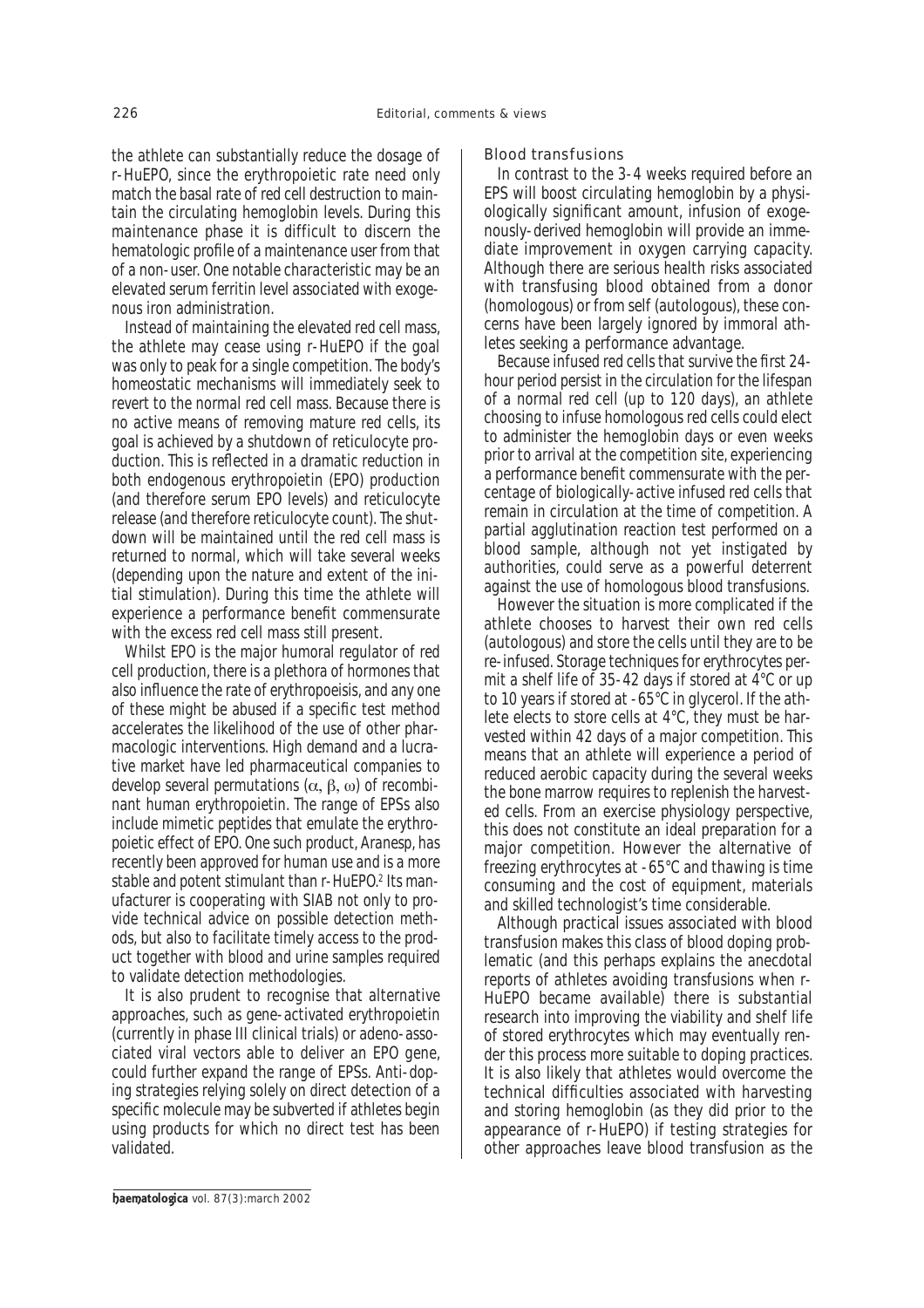only option for blood doping. For this reason a deterrent must also address transfusion as a possible avenue of blood doping.

#### *Hemoglobin-based oxygen carriers*

An alternative means of immediately increasing circulating hemoglobin levels is to infuse a hemoglobin-based oxygen carrier (HBOC). These products have been the focus of intense research and development in recent years to serve as a blood substitute that may ease the burden on blood donor supplies required in surgical settings and transfusion emergencies.

Hemoglobin can be easily extracted from red blood cells, but breaks down in the body and also causes toxicity. HBOCs are obtained by chemical sterilization of hemoglobin extracted from a variety of sources (bovine, expired donor, recombinant human, and transgenic human hemoglobins). Biotechnological cross-linking, recombinant modifications and micro-encapsulation not only stabilize the hemoglobin molecule but provide a range of different blood substitutes with a variety of clinical benefits. The recent approval for human use of one product is accompanied by several other products at advanced stages of clinical trials. It is expected that investigators will be driven by the perceived market for alternatives to donor red cells to focus on second and third generation products.3

HBOCs are free of RBC blood group antigens and can be stored for a long time as a stable solution. Although this offers obvious advantages over obtaining hemoglobin via transfusion, the current generation of products are rapidly removed from circulation by the reticuloendothelial system resulting in a half-life of 12-24 hours (dependent on the pharmacokinetics of individual products). Therefore in order to experience the benefits of enhanced oxygen carrying capacity, an athlete would need to infuse the HBOC shortly before competition. The physiologically-significant benefits would only be experienced in the interim before the HBOC was cleared from the system.

It is pertinent to note that because HBOCs do not appear in the urine, it would not be possible to identify the abuse of this class of product definitively unless a blood sample was obtained, preferably within several hours (before or after competition) of administration.

Unless deterrents are put in place, it would appear inevitable that HBOCs are liable to be abused by immoral athletes. The pharmaceutical companies which develop these products for clinical use have been approached to participate in developing tests to deter illegitimate use of their products, and their cooperation is a cornerstone of SIAB's research efforts. These companies are unequivocally supportive of SIAB's goals and are negotiating how best to direct their assistance.

# Strengths and limitations of detection strategies

#### *Blood tests*

Whilst the shortcomings of (as yet non-existent) deterrents for HBOC or blood transfusion abuse are self-evident, deterring the abuse of r-HuEPO and other EPSs is problematic on several fronts. Because of the inherent difficulty associated with detecting abuse of a naturally occurring hormone, and in the absence of a definitive test to identify r-HuEPO, initial efforts to deter r-HuEPO abuse by elite athletes focused on the end result of r-HuE-PO abuse – an increased red cell mass as indicated by elevated hemoglobin (Hb) and/or hematocrit (Hct). The so-called *Hematocrit rule* results in the athlete being ruled ineligible to compete because of health concerns associated with elevated Hct/Hb.

The concept of an arbitrary limit as incorporated by the *Hematocrit rule* has since attracted criticism because a significant proportion of athletes (up to 5%) may exceed the threshold because of genetic factors and be unfairly banned from competition. It may also permit athletes to *titrate* their Hb/Hct to approach but not exceed the limits adopted by their sport, or to expand plasma volume and thus remain below allowable limits.

Several research groups have attempted to improve upon the *Hematocrit rule* by including additional hematologic parameters (for example percent reticulocytes, percent macrocytes, serum transferrin receptor, serum EPO) that are known to be perturbed during the accelerated erythropoeisis induced by r-HuEPO administration. The rationale is to reduce the likelihood of an individual with a single parameter out of range being removed from competition or being falsely accused of r-HuEPO abuse. Australian scientists extended this concept and validated an algorithm that combined five hematologic parameters sensitive to accelerated erythropoiesis,4 and this test was eventually adopted by the International Olympic Committee (IOC) as part of the EPO test used at the Sydney 2000 Olympic Games.

However debate surrounding whether a blood test that is sensitive to accelerated erythropoiesis is ideally suited to deter r-HuEPO abuse has yet to be resolved. Altitude/training/genetic factors may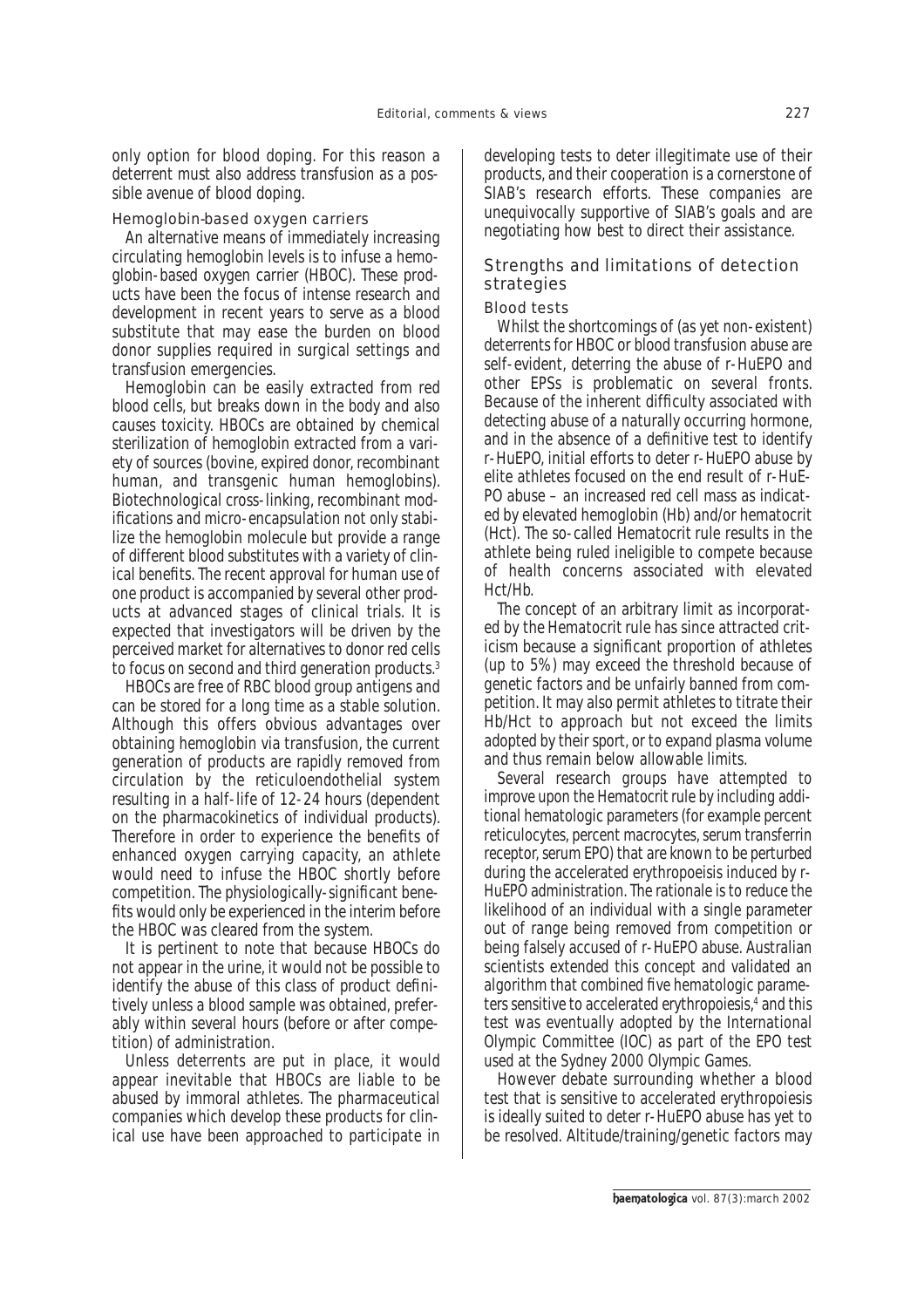also be associated with a transient increase in erythropoiesis (albeit of a much smaller magnitude) which might lead to mistakenly accusing an athlete when no drug was taken. Or the magnitude of the disturbance caused by r-HuEPO (or other EPS) administration may be small compared with the range of values encountered in a normal population – and disturbances associated with *maintenance doses* may be virtually indistinguishable from normal. Such a test may fail to identify a sophisticated athlete who had deliberately titrated their dosage to minimize the hematologic disturbance. It seems that evidence of accelerated erythropoiesis will remain an extremely useful *screening* tool to identify potential drug abusers rather than serve as definitive proof of r-HuEPO abuse.

## *Urine tests*

It appears that the French test able to identify isoforms of r-HuEPO in the urine<sup>5</sup> has already been associated with a significant deterrent effect. It is expected that further refinement and widespread adoption of a urine-based test that directly identifies r-HuEPO will continue to be a powerful deterrent. However the expense and time required to conduct the assay, combined with the exhaustive validation procedures required for a test that differentiates between naturally and recombinantderived molecules, has so far limited the application of this assay. Nor is the expertise required to conduct the assay always readily available.

However the major drawback of the urine-based test, which is seemingly inevitable and directly attributable to the pharmacodynamic characteristics of r-HuEPO, is the disappearance of measurable levels of r-HuEPO from the urine soon after injections cease. Urine tests are useful during, but not after, r-HuEPO use. Therefore if testing is announced, or occurs at major events, it is likely that athletes will escape sanction by ceasing r-HuEPO injections several days prior to testing. Because of the short halflife of r-HuEPO, all traces of the drug would have left the system when the urine sample is collected, despite the athlete retaining the physiologic benefits associated with an elevated red cell mass.

# *Logistical difficulties*

Since the Sydney 2000 Olympics, sporting federations have been criticized in some quarters for their reluctance to instigate blood tests based on this model. However critics may not be fully cognizant of the pragmatic considerations and implementation issues faced by federations wishing to implement such blood tests. Perhaps the single greatest challenge facing officials is the uniqueness of the blood matrix.

Unlike urine, blood is not suitable for freezing and therefore cannot be transported long distances. A blood sample must be drawn in a location that is within close proximity to a testing site. Because federations cannot dictate where an athlete may live and train, out-of-competition blood testing is therefore limited by the proximity of the athlete's training venue to an accredited testing laboratory. Furthermore the test adopted by the IOC, although scientifically excellent, includes parameters that can only be measured using sophisticated analyzers, and the cost and logistics of having access to a properly calibrated analyzer must be taken into account. Unfortunately a quality control system to ensure that results are comparable when analyzed in separate locations is both essential and a convoluted process to instigate. SIAB is consulting with a multinational analytical instrument manufacturer with the twin objectives of minimizing analytical error in critical analytes, and harnessing their accrued expertise to develop calibration protocols that minimize inter-laboratory variation between instruments.

## *A global strategy to deter blood doping*

A strategy that effectively deters the abuse of all known blood doping methods is necessarily multifaceted and extensive. The following proposal is a consensus of opinion distilled from the intellectual expertise within SIAB, and is intended to seed further debate on this complicated topic.

## *Out-of-competition testing*

The essential characteristic of any antidoping strategy is the ability to sanction an athlete based upon identification of a banned substance. Because EPS abuse will occur in the weeks preceding an event, the athlete must be subject to random, unannounced testing during the weeks they are likely to boost their red cell production. Because of the difficulties associated with storage/transport of blood samples from remote locations, it seems this must be in the form of a urine-based test capable of directly identifying known EPSs. A crucial aspect of SIAB's work is to facilitate timely access to the drugs and biological samples required by our analytical chemists, to ensure they have ample opportunity to develop and validate direct detection methodologies.

The efficacy of this deterrent will then be determined first by the ability to predict correctly at what stage of the year an immoral athlete is using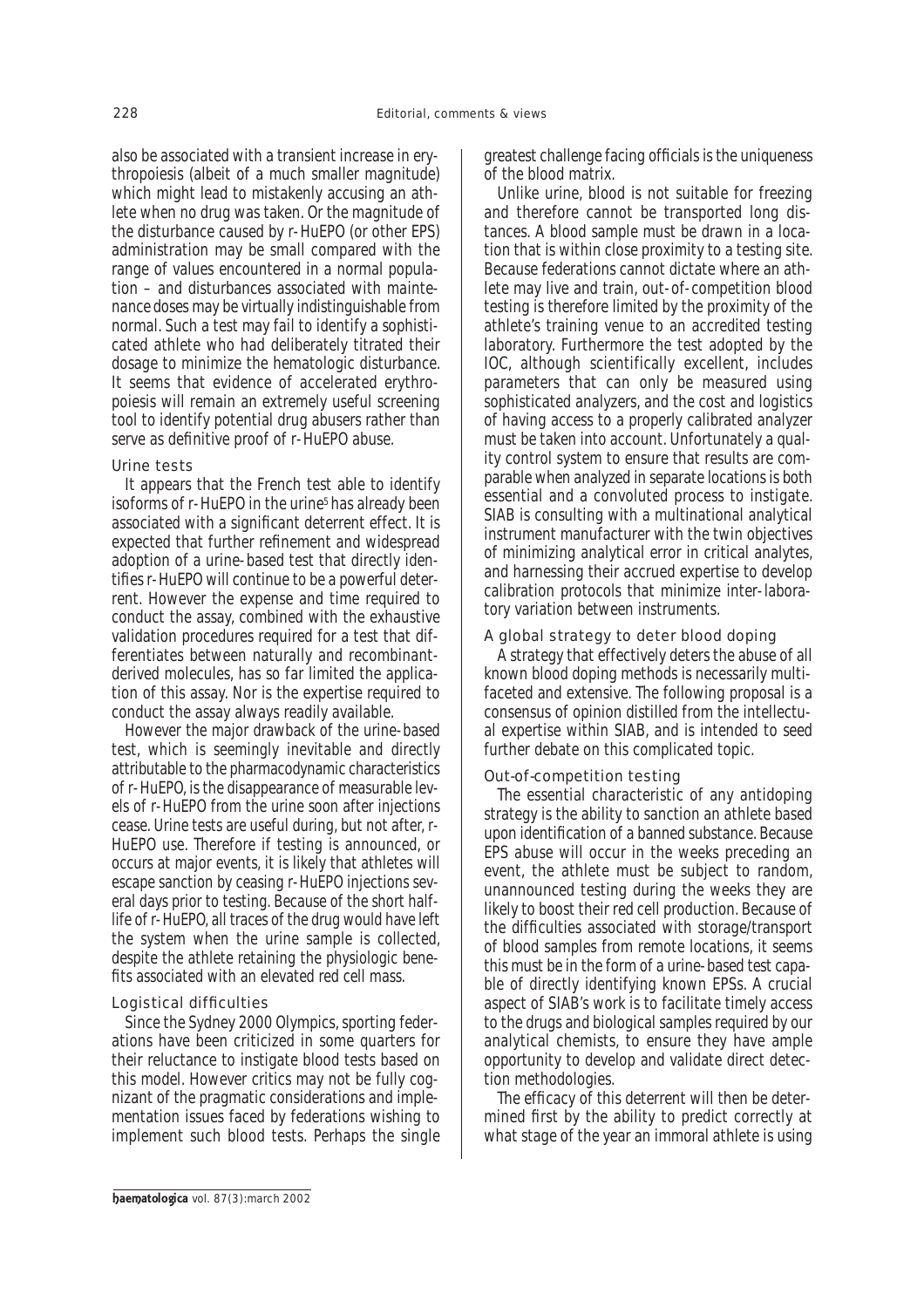the EPS, second by the development of a sanctionable test that directly identifies whichever EPS was used, and finally having knowledge of the whereabouts and then access required to the athlete during these periods.

From a pragmatic standpoint it can be argued that a sophisticated athlete, faced with the possibility of a sanctionable test for r-HuEPO (or any EPS), will seek to evade antidoping officials during the weeks they are injecting the drug. However to take physiologic advantage of their doping they must eventually arrive at the competition site and be prone to whatever testing procedures the authorities wish to implement. It is at this juncture that antidoping authorities have access not only to the athlete but also to whatever sample collection and analysis strategies they elect to use. This seems a logical point on which to focus antidoping efforts.

## *Mobile blood testing laboratory and post-race blood collection*

Although the existing paradigm is to use blood and urine tests concurrently to identify r-HuEPO abuse – albeit using blood as a *screen* in some situations – this is not necessarily optimal. This not only limits its application in out-of-competition situations, but also dictates that the test can only be conducted at events that have ready access to sophisticated hematology analyzers.

However one tenable solution that addresses these concerns is to create a mobile testing facility equipped with a hematology analyzer able to process the blood sample without delay, as well as freezing capacity to store the urine sample for later analysis. Rather than equipping a multitude of laboratories with expensive hematology analyzers that may sit dormant except for occasions when an event is in close proximity to the laboratory, purchasing a single analyzer and mounting it within a mobile testing facility seems to be a cost-effective alternative. The mobile laboratory could relocate to a remote competition site – in a similar manner to the way media utilize mobile television broadcasting stations to cover sporting events.

Provision of a mobile blood testing facility would also allow authorities to instigate a critical aspect of our proposed strategy to deter the gamut of blood doping practices – making place-getters subject to blood testing immediately after competition. As has been demonstrated at major events such as the Sydney 2000 Olympic Games and the 2001 IAAF World Championships, blood collection at the competition site is both feasible and ideally suited to the unique biological characteristics of the blood matrix. It is also the only practical way to detect athletes who have used *acute* interventions such as HBOCs or blood transfusion to obtain an illegal performance advantage.

Locating a blood testing facility at the competition site has many potential benefits. Because blood samples can typically be assayed and reported within minutes, samples could be analyzed on the morning of a race, or immediately post-race from podium finishers, and results conveyed to officials. Athletes who failed a test could be ruled ineligible to compete or receive a medal, avoiding the scandal associated with stripping an award already bestowed on an athlete. If each international sporting federation had a dedicated mobile blood testing facility, this would greatly simplify quality control issues since all samples from athletes in that sport would be analyzed using a single instrument. It would also facilitate the vital element of unannounced testing, as federations would be under no obligation to publicize when and where they would locate the mobile laboratory to conduct testing.

Although clearly capable of following a competition season to a variety of destinations, the laboratory could maximize the return on investment by collecting out-of-competition samples from athletes who elect to train in remote locations, and may be an attractive option for individual sporting federations seeking to implement comprehensive blood testing programs.

#### *Indirect evidence of blood doping*

But there are persuasive arguments – financial and physiologic – for deterrent strategies related to blood doping to increase their reliance on indirect evidence. Financially, the expense associated with having a validated test for every pharmaceutical product capable of stimulating red cell production is substantial and demands a heavy allocation of resources. Physiologically, as the sophistication of medical technology expands its horizons and strives to mimic natural biological processes more closely, it is to be expected that pharmacologic intervention will become more and more difficult – and expensive – to detect.

Demanding that pharmaceutical companies *label* their difficult-to-detect products with a biological *tag* is unrealistic, since such an approach requires companies to regress back to the initial stages of clinical trials and waste the intellectual and financial input invested in a drug's development. Instead, seeking corporate approval and intellectual input from company scientists to develop and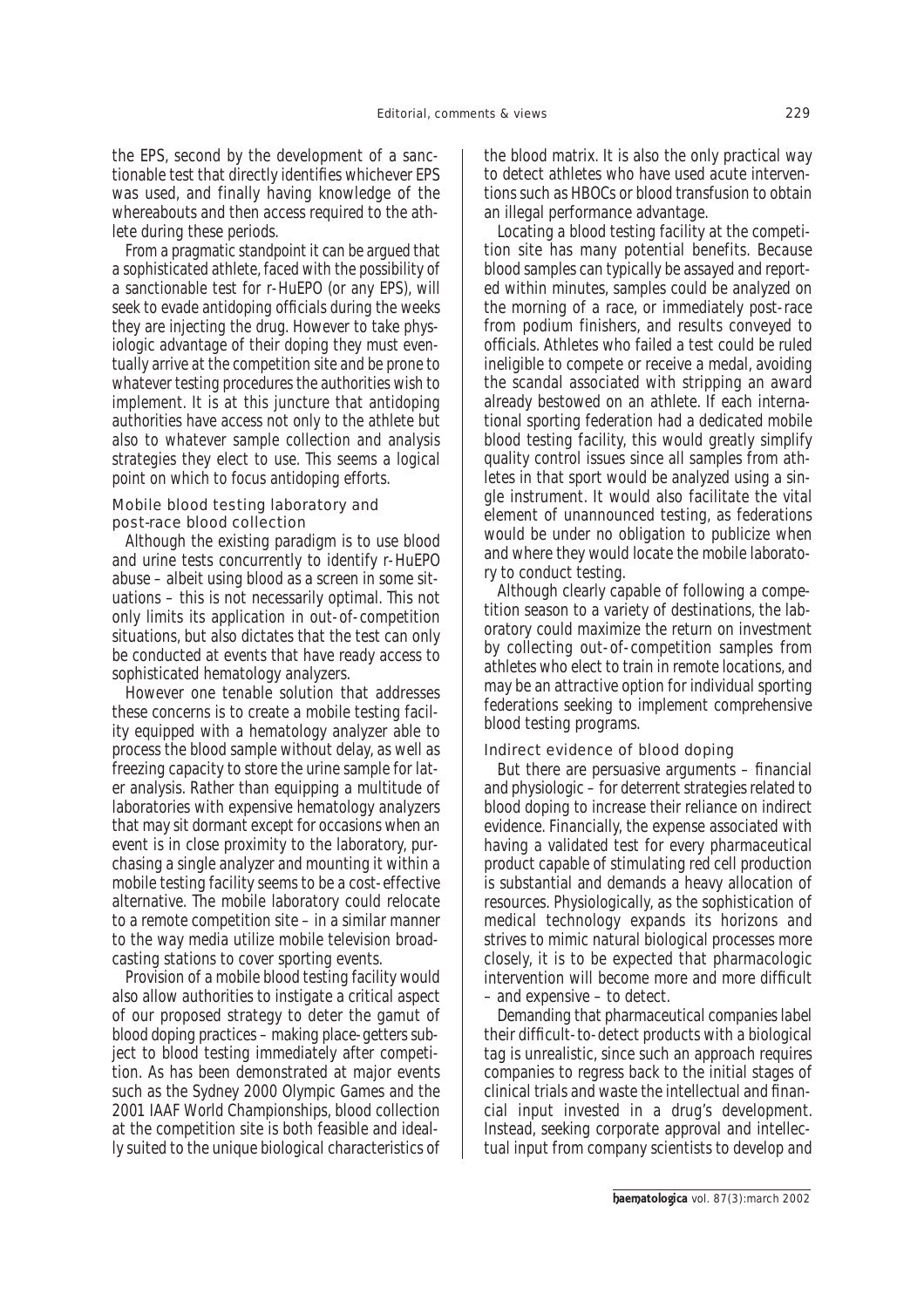validate detection strategies in advance of the product being (surreptitiously) available to athletes is both realistic and has been favorably received by pharmaceutical companies approached by SIAB.

Unlike the abuse of stimulants, narcotics or anabolic agents which alter physiologic parameters that are difficult to objectively quantify or monitor, the goal of blood doping is to increase a single, easily measurable, and relatively stable hematologic parameter – circulating hemoglobin. This sole focus may ultimately prove to be blood doping's Achilles heel.

Rather than seeking to identify the EPS or blood doping method used to increase circulating hemoglobin, an alternative that can be developed alongside direct detection techniques, and ideally lessen the reliance on this approach, is to monitor the blood profile of the athlete over time. A profile that deviates substantially from expected may lead to follow-up testing or medical examination. This would deter cheats from using any illegal practice that disturbs their hematologic profile – whether the administration of novel r-HuEPO variants or any one of the myriad of hormones involved in the hematopoietic cascade.

The *International Cycling Union* (UCI) has already instigated a similar concept – its athletes are required to undergo regular medical examination and provide a blood sample and are ineligible to compete and subject to medical examination if their hematologic profile does not fall within normal ranges. However the sensitivity of their stance is limited because the reference ranges they use are derived from population statistics. This inevitably provides a large margin of tolerance, and allows unscrupulous athletes an opportunity to elevate critical parameters – such as circulating hemoglobin – to remain just below threshold levels.

# Hematologic passport

An alternative may be to compare an athlete's current values with their historical levels obtained from previous blood collections. The *Italian Cycling Federation* decided from November 2000 that all first-year juniors had to undergo an hematocrit test to provide a benchmark to help show up abnormalities in the future. Because hematologic parameters are quite stable over time in healthy adults, unusually large disparities between an athlete's historic values contained in their *Hematologic Passport* and values obtained from a recent blood test may alert officials to potential cases of blood doping or a medical condition requiring closer examination.

A major component of the work undertaken by SIAB is to validate the concept of a *Hematologic Passport*. It is essential to quantify the expected biological variation of critical hematologic parameters. Although some work has been undertaken on healthy subjects, scientific rigor demands that biological variation is established in the elite athletic population. The extent to which sporting federations, sporting institutions and SIAB can cooperate to achieve this goal is being explored.

The benefits of adopting a *Hematologic Passport* concept are far-reaching. Athletes could use the Passport as a tool to demonstrate objectively – via their constant and normal longitudinal blood profile – that they had not used blood doping practices. A longitudinal record of hematologic profiles is an invaluable tool to assist physicians in diagnosis of pathology. This has genuine benefits for all competitors who provide regular blood samples for analysis. Protection of the athletes' health and well-being is a principal reason for antidoping strategies, and aligning the emphasis of antidoping strategies towards providing a genuine health service has substantial merit.

## *Exclusion based on medical evidence*

It is perhaps fortuitous then that an emphasis on health monitoring also provides an opportunity to harness a powerful deterrent to existing (as well as conceivable but not yet realised) blood doping practices. Iron overload and depressed erythropoiesis have been shown to accompany cessation of r-HuE-PO and blood transfusion, and both are medically justifiable reasons for the athlete to be excluded from competition until the underlying cause has been identified. Further, it is logical to expect that a side-effect from any doping practice that enhances circulating hemoglobin levels (HBOCs, transfusion, r-HuEPO or any hormone within the erythropoietic cascade) would be a transitory period of depressed erythropoiesis whilst the body regained its previous homeostatic set point. Expanding exclusion criteria to include both of these pathologic situations – which can be readily identified through simple hematologic analyses – would serve as a strong deterrent to experiment with novel drugs, since exclusion from competition would negate any advantage obtained from prior drug abuse.

This concept is supported by scientific data already collected for the EPO2000 project.4 Research demonstrated that the so-called *OFF-model* (*OFF r-HuEPO administration*) is capable of delineating athletes who ceased r-HuEPO from placebo subjects

baematologica vol. 87(3):march 2002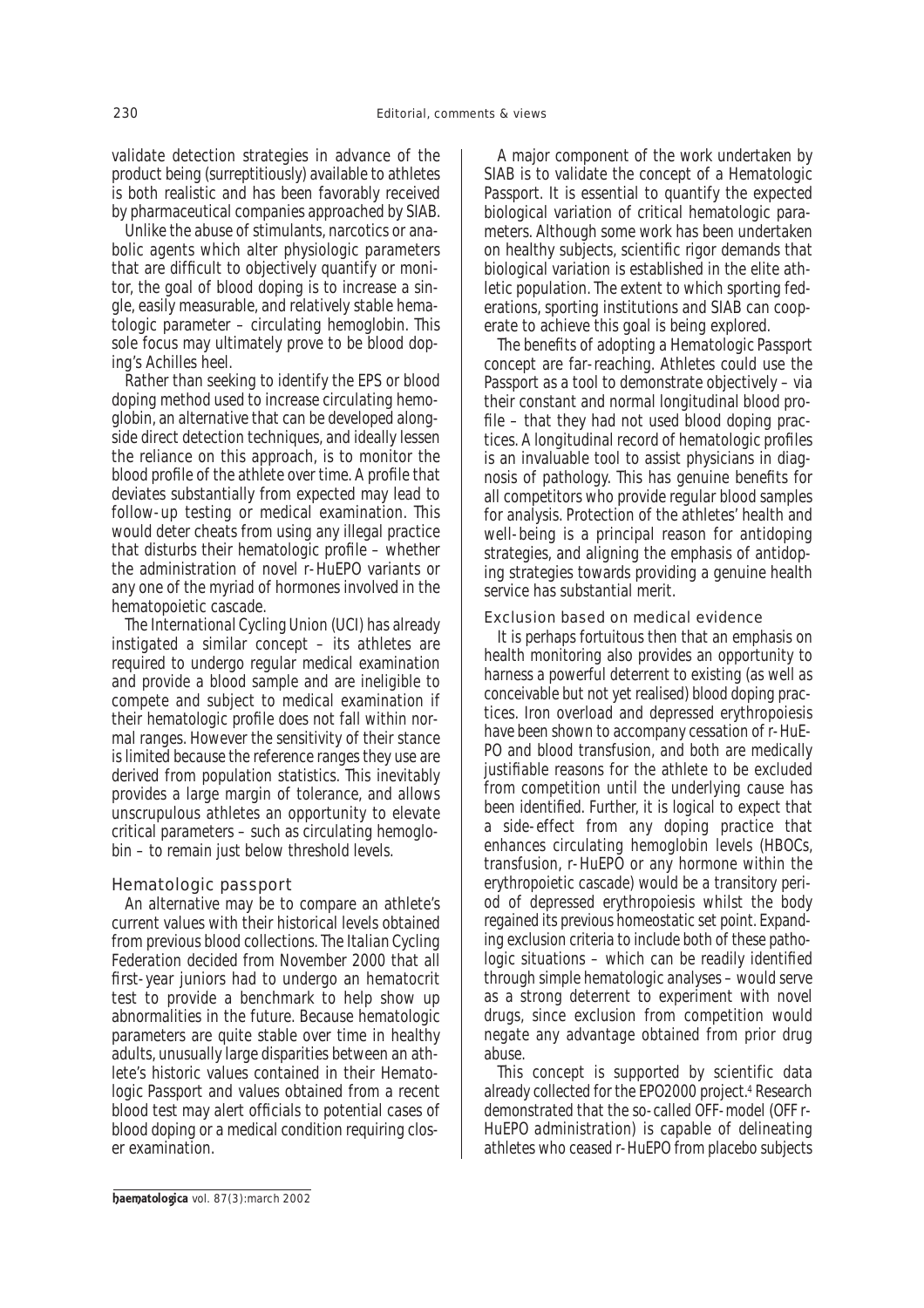for several weeks after injections stopped. Blood profiling data collected from in excess of 1000 athletes around the world failed to find any subject with a natural hematologic profile similar to the depressed erythropoietic state encountered in subjects who had ceased r-HuEPO injections (*unpublished observations*).

Once this abnormal hematologic profile has been detected by antidoping authorities, it becomes a matter of policy and sports law as to what consequences the athlete faces.

## *How would this work in practice?*

Were each of the separate facets of this proposal implemented, it would place dishonest athletes in an impossible quandary, regardless of which blood doping strategy they had used to surreptitiously obtain a podium finish.

If they had elected to *run the gauntlet* and continued to use an EPS up until the time of competition or had infused a HBOC immediately before competition, they would risk sanction if the drug was detected directly (either in urine for an EPS or in a blood sample for HBOC).

If instead they sought to evade detection by stopping EPS administration several days prior to competition, or had infused hemoglobin via a transfusion, they would risk exclusion from competition if the increase in circulating hemoglobin was beyond the margins of accepted biological variation compared with their *Hematologic Passport* values, or if the mandatory iron administration associated with r-HuEPO abuse had elevated their ferritin values beyond safe limits.

But perhaps the most potent weapon to deter blood doping is recognition that an inevitable consequence of an athlete boosting circulating hemoglobin levels is the unmistakable depression of red cell production that follows when the stimulant is removed. Our understanding of the hematopoietic process suggests that, regardless of which stimulant was used, when usage ceased there would be an extended period of elevated Hb/Hct in combination with depressed erythropoiesis until the set point was regained. Excluding athletes from competition until the underlying cause for this pathologic situation had been identified would make it extremely difficult for an athlete to successfully compete whilst retaining any physiologic advantage from prior drug abuse.

This *OFF-model* profile has been demonstrated to accompany blood transfusion,<sup>6</sup> and has been shown to persist for several weeks after r-HuEPO injections cease.4 Faced with the formidable array

of possible methods to boost circulating hemoglobin, it would seem that a cost-effective utilization of scarce resources is to focus on deterring blood doping by detecting the hematologic signature of abuse rather than the product itself.

## **Summary**

To level the playing field significantly, it has been suggested that a deterrent should produce no or very few false negatives, no false positives, address all accessible alternative ways of doping, and have minimal risks to the *Fair Competitor*. <sup>1</sup> Such an approach to deter blood doping is feasible, and entails the following:

- creation of a *Hematologic Passport* that contains historical blood profiles in order to obtain a license to compete;
- implementation of mobile blood testing facilities;
- collection of blood and urine samples post-race from medal winners;
- sanctioning if banned products are directly identified in the blood or urine (either out-ofcompetition or at the time of competition);
- exclusion based on health grounds for those competitors whose blood profile at the time of competition demonstrates depressed erythropoiesis, iron overload and/or hematologic parameters that deviate substantially from historical values.

Challenges associated with reaching this goal can be clearly defined, but are substantial. Success will require the concerted effort of all stakeholders. International federations and antidoping authorities must be cognizant of novel deterrents and seek to draft legislation to complement these approaches. However, we must remain mindful that in our zealous desire to rid sport of doping, we do not forsake the interests of those for whom we undertake these efforts – the athletes. It is vital that athletes are consulted during, and provide informed consent to, the implementation of antidoping measures. Although comprehensive testing is required in order to enjoy a more level playing field, a successful antidoping strategy must ultimately protect the athletes' health and also respect their privacy.

> *Michael Ashenden, PhD, PO BOX 250, Gumeracha, SA 5233 Australia. Phone: international +61.409797226. Fax: international +61.409797557. E-mail: siab@compuserve.com*